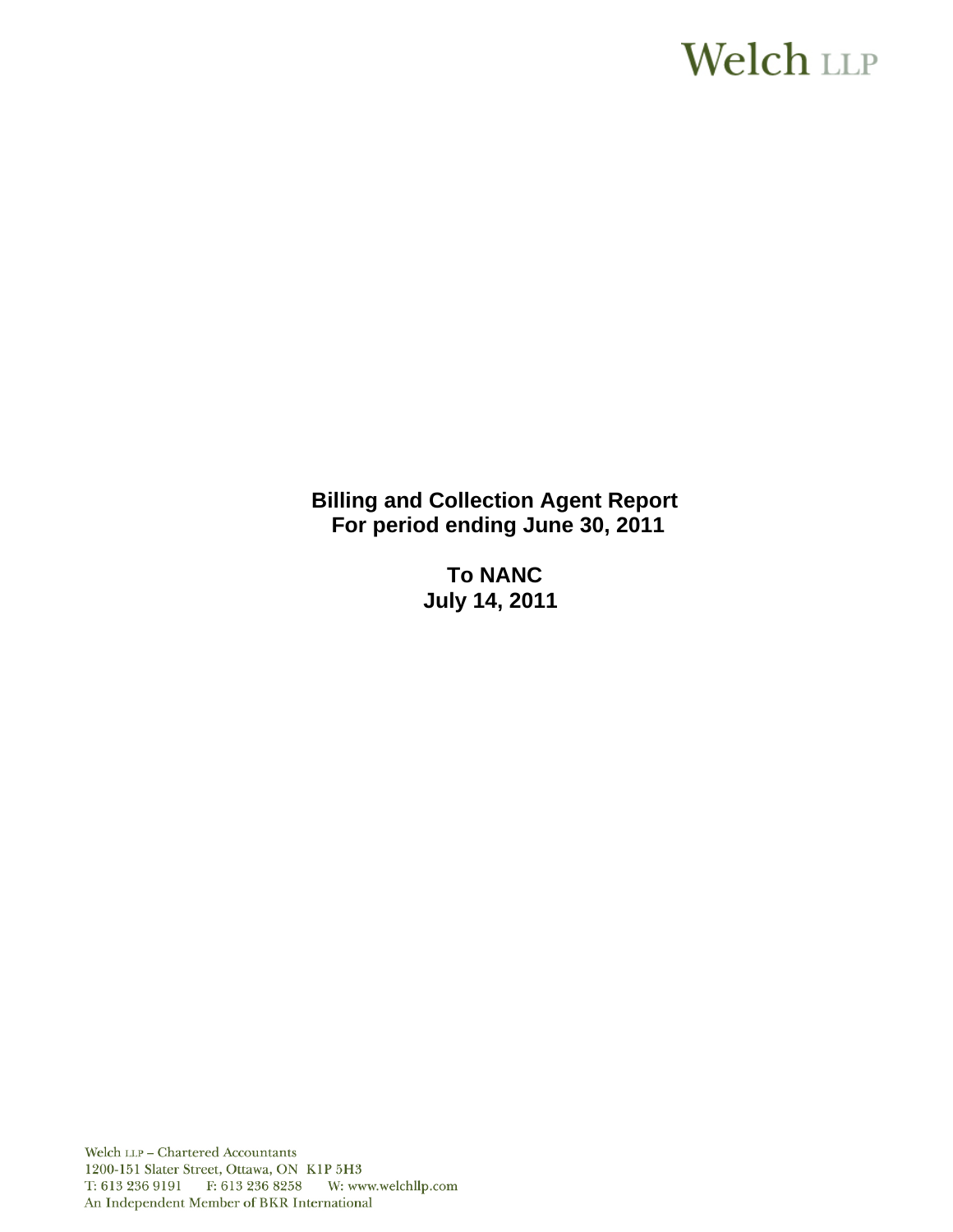# **NANPA FUND STATEMENT OF FINANCIAL POSITION June 30, 2011**

| <b>Assets</b>                                                                                                                    |            |                             |
|----------------------------------------------------------------------------------------------------------------------------------|------------|-----------------------------|
| Cash Balance in bank account                                                                                                     |            | \$<br>1,591,787             |
| Receivable from US Carriers                                                                                                      | 2,334,591  |                             |
| Receivable from Canada                                                                                                           |            |                             |
| Receivable from Caribbean countries                                                                                              |            |                             |
| Receivables forwarded to FCC for collection (Over 90 days)                                                                       |            |                             |
| Allowance for uncollectible accounts                                                                                             | (450, 700) | 2,286,088                   |
| Prepaid maintenance contract                                                                                                     |            | 1,141                       |
| <b>Total assets</b>                                                                                                              |            | 3,879,016                   |
| Accrued liabilities (see below for makeup)<br>Less:<br>Deferred revenue billed in June for July 2010 to June 2011 funding period |            | (374, 693)<br>(2, 293, 341) |
| <b>Fund balance</b>                                                                                                              |            | \$<br>1,210,982             |
|                                                                                                                                  |            |                             |
| Makeup of Accrued Liabilities (see following page for additional details)                                                        |            |                             |
| <b>Welch LLP</b>                                                                                                                 | 22,784     |                             |
| <b>NEUSTAR Pooling 1K Block</b>                                                                                                  | 185,365    |                             |
| NEUSTAR Pooling - pANI administration                                                                                            | 32,142     |                             |
| <b>NEUSTAR NANP Administration</b>                                                                                               | 129,487    |                             |
| Data Collection Agent - USAC                                                                                                     | 4,915      |                             |
| \$                                                                                                                               | 374,693    |                             |
|                                                                                                                                  |            |                             |

The annual billings were mailed out the week of June 13th.

The permanent pANI change order was approved by the FCC on June 17, 2011. NeuStar will be prorating the cost over the remaining term of its contract which ends August 14, 2012. NeuStar has started to invoice the Fund starting in June.

Both the NANP Administration contract and the Billing & Collection contract have been awarded 6 month extensions.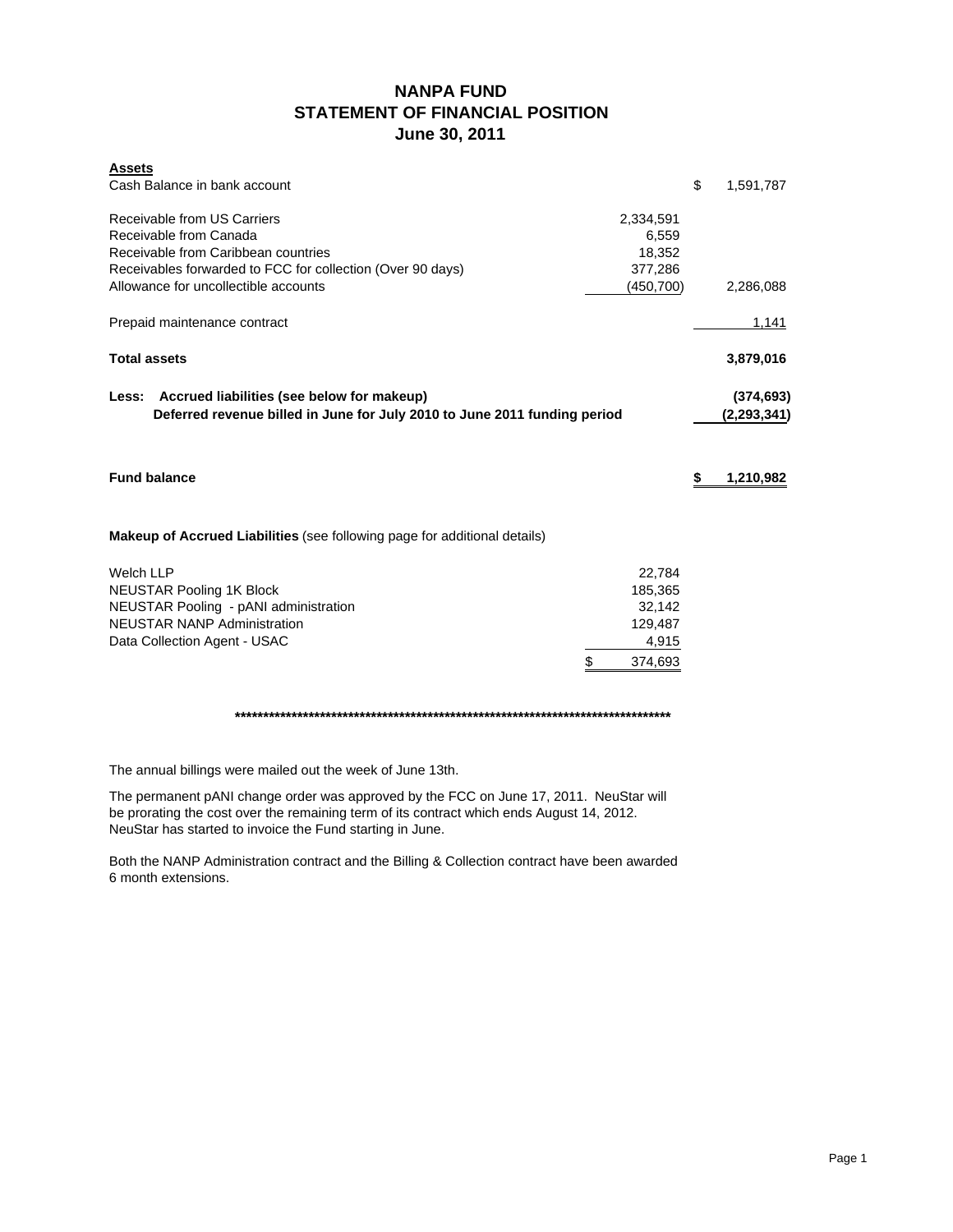#### **NANPA FUND FORECASTED STATEMENT OF CHANGES IN FUND BALANCEJULY 2010 TO JUNE 2011**

|                                                                            |            | <b>Actual</b>            |                          |                          |                          |                          |                 |                          |                          |                          |                          |                          |                 |                   |                   | <b>Variance between</b>                    |  |
|----------------------------------------------------------------------------|------------|--------------------------|--------------------------|--------------------------|--------------------------|--------------------------|-----------------|--------------------------|--------------------------|--------------------------|--------------------------|--------------------------|-----------------|-------------------|-------------------|--------------------------------------------|--|
|                                                                            |            | <b>Jul-10</b>            | Aug-10                   | Sep-10                   | Oct-10                   | <b>Nov-10</b>            | <b>Dec-10</b>   | $Jan-11$                 | Feb-11                   | Mar-11                   | Apr-11                   | <b>Mav-11</b>            | <b>Jun-11</b>   | <b>Total</b>      | <b>Budget</b>     | actual results and<br>budget at June 30/11 |  |
| Revenue                                                                    |            |                          |                          |                          |                          |                          |                 |                          |                          |                          |                          |                          |                 |                   |                   |                                            |  |
| <b>International Contributions</b><br>Canada<br>Caribbean countries        | (1)<br>(1) | 13,339<br>16,403         | 6,670<br>$\sim$          | 6,670                    | 6,670                    | 6,670                    | 6,670           | 6,670                    | 6,670                    | 6,669                    | 6,669                    | 6,669                    |                 | 80,036<br>16,403  | 80,036<br>16.403  | $\sim$                                     |  |
| <b>Total International Contributions</b>                                   |            | 29,742                   | 6,670                    | 6,670                    | 6,670                    | 6,670                    | 6,670           | 6,670                    | 6,670                    | 6,669                    | 6.669                    | 6,669                    |                 | 96,439            | 96,439            |                                            |  |
| Domestic Contributions - US carriers                                       | (1)        | 2,241,497                | 179,293                  | 188,748                  | 186,209                  | 186,448                  | 187,670         | 186,515                  | 187,469                  | 187,247                  | 185,900                  | 177,936                  | 742)            | 4,094,190         | 4,034,718         | 59,472                                     |  |
| Late filing fees for Form 499A                                             | (2)        | 100)                     | 9,700                    | 1,600.00                 | 200.00                   | 2,600                    | 600)            | 2,100                    | 500)                     | 300)                     | 1,100                    | 800                      | 117,000         | 104,800           | 115,000           | 10,200                                     |  |
| Interest income                                                            | (3)        | 1,128                    | 1,267                    | 1,439                    | 1,062                    | 979                      | 1,092           | 795                      | 504                      | 449                      | 382                      | 377                      | 313             | 9,787             | 12,000            | 2,213                                      |  |
| <b>Total revenue</b>                                                       |            | 2,272,267                | 177,530                  | 198,457                  | 194,141                  | 191,497                  | 194,832         | 191,880                  | 194,143                  | 194,065                  | 194,051                  | 185,782                  | 116,571         | 4,305,216         | 4,258,157         | 47,059                                     |  |
| Expenses                                                                   |            |                          |                          |                          |                          |                          |                 |                          |                          |                          |                          |                          |                 |                   |                   |                                            |  |
| <b>NANPA Administration</b>                                                | (4), (7)   | 139,465                  | 130,353                  | 130,041                  | 186,342                  | 131,742                  | 141,617         | 128,968                  | 131,075                  | 130,934                  | 136,790                  | 130,417                  | 129,487         | 1,647,231         | 1,667,000         | 19,769)                                    |  |
| 1K Block Pooling Administration                                            | (4), (8)   | 188,498                  | 186,932                  | 194,735                  | 185,365                  | 199,247                  | 185,365         | 185,365                  | 185,365                  | 205,257                  | 185,365                  | 185,365                  | 185,365         | 2,272,224         | 2,229,082         | 43,142                                     |  |
| <b>DANI</b>                                                                | (9)        |                          | $\overline{\phantom{a}}$ | $\overline{\phantom{a}}$ |                          | $\overline{\phantom{a}}$ |                 | $\overline{\phantom{a}}$ | $\overline{\phantom{a}}$ | $\overline{\phantom{a}}$ | $\overline{\phantom{a}}$ | $\overline{\phantom{a}}$ | 32,142          | 32,142            | 200,000           | 167,858)                                   |  |
| <b>Billing and Collection</b><br>Welch LLP<br><b>Data Collection Agent</b> | (4)<br>(5) | 21,359<br>3,707          | 20,100<br>3,636          | 20,100<br>3,706          | 20,100<br>4,289          | 20,100<br>7,193          | 20,100<br>6,704 | 20,100<br>9,806          | 22,784<br>3,419          | 22,784<br>5,609          | 22,784<br>6,281          | 22,784<br>4,695          | 22,784<br>4,617 | 255,879<br>63,662 | 238,800<br>54,000 | 17,079<br>9,662                            |  |
| <b>Annual Operations Audit</b>                                             | (6)        | $\sim$                   | $\sim$                   | 36,000                   | $\sim$                   | $\sim$                   | $\sim$          | $\sim$                   | $\sim$                   | $\sim$                   | $\overline{\phantom{a}}$ |                          |                 | 36,000            | 36,000            |                                            |  |
| <b>Bank Charges</b>                                                        | (10)       | 1.426                    | 4.170                    | 1.741                    | 1.605                    | 1.867                    | 1.670           | 1.393                    | 2,056                    | 1.398                    | 1.386                    | 1,621                    | 1,439           | 21,772            | $\sim$            | 21,772                                     |  |
| <b>Carrier Audits</b>                                                      | (11)       | $\overline{\phantom{a}}$ | $\sim$                   | $\sim$                   | $\overline{\phantom{a}}$ | $\sim$                   |                 | $\overline{\phantom{a}}$ | $\overline{\phantom{a}}$ | $\overline{\phantom{a}}$ |                          | $\overline{\phantom{a}}$ |                 | $\overline{a}$    | 700,000           | 700,000)                                   |  |
| Bad debt expense                                                           | (12)       | 44,293                   | 9,977                    | 3,473                    | 20,280.00                | 6,614)                   |                 | 1,831                    |                          | 4,700                    |                          | 800                      | 34,800          | 81,378            |                   | 81,378                                     |  |
| <b>Total expenses</b>                                                      |            | 398,748                  | 335,214                  | 382,850                  | 417,981                  | 353,535                  | 355,456         | 343,801                  | 344,699                  | 370,682                  | 352,606                  | 344,082                  | 410,634         | 4,410,288         | 5,124,882         | (714, 594)                                 |  |
| Net revenue (expenses)                                                     |            | 1,873,519                | 157,684)                 | 184,393)                 | 223,840)                 | 162,038)                 | 160,624)        | 151,921) (               | 150,556)                 | 176,617)                 | 158,555)                 | 158,300) (               | 294,063)        | $105,072$ )       | 866,725)          | 761,653                                    |  |
| Opening fund balance                                                       |            | 1,316,054                | 3,189,573                | 3,031,889                | 2,847,496                | 2,623,656                | 2,461,618       | 2,300,994                | 2,149,073                | 1,998,517                | 1,821,900                | 1,663,345                | 1,505,045       | 1,316,054         | 1,366,725         | 50,671                                     |  |
| <b>Closing fund balance</b>                                                |            | 3,189,573                | 3.031.889                | 2,847,496                | 2.623.656                | 2,461,618                | 2,300,994       | 2,149,073                | 1,998,517                | 1,821,900                | 1,663,345                | 1,505,045                | 1,210,982       | 1,210,982         | 500,000           | 710,982                                    |  |
| Fund balance makeup:<br>Contingency                                        |            | 500,000                  | 500,000                  | 500,000                  | 500,000                  | 500,000                  | 500,000         | 500,000                  | 500,000                  | 500,000                  | 500,000                  | 500,000                  | 500,000         | 500,000           | 500,000           |                                            |  |
| Surplus                                                                    |            | 2,689,573                | 2,531,889                | 2,347,496                | 2,123,656                | 1,961,618                | 1.800.994       | 1,649,073                | 1,498,517                | 1,321,900                | 1,163,345                | 1,005,045                | 710,982         | 710.982           |                   |                                            |  |
|                                                                            |            | 3,189,573                | 3,031,889                | 2,847,496                | 2,623,656                | 2,461,618                | 2,300,994       | 2,149,073                | 1,998,517                | 1,821,900                | 1,663,345                | 1,505,045                | 1.210.982       | 1,210,982         | 500,000           |                                            |  |

#### **Assumptions: Reconciliation of actual results at June 30, 2011 to budget**

| (1) The US carrier contributions for the period from July 2010 to June 2011 and the International contributions are based upon actual billings.                                                                   | Budgeted fund balance at June 30/11 - contingency                                      | 500,000   |
|-------------------------------------------------------------------------------------------------------------------------------------------------------------------------------------------------------------------|----------------------------------------------------------------------------------------|-----------|
| (2) These fees represent the \$100 late filing fee charged to those companies that do not file the Form 499A by the due date.                                                                                     | Decrease in fund balance between budget period (February 2010) and June 2010           | (50, 671) |
| (3) Interest income projections are estimates                                                                                                                                                                     | Additional billings over estimate from budget                                          | 59,472    |
| (4) The expense for 1K Block Pooling is based on the contract in force.<br>The cost of NANPA Administration is based on contract in force until July 8, 2011.                                                     | Late filing fees (reversal) for Form 499A                                              | (10, 200) |
| The cost of B&C Agent is based on the interim contract with Welch LLP in force until July 31, 2011.                                                                                                               | Over estimate of interest earned to date compared to budget                            | (2, 213)  |
| (5) The expense for the Data Collection Agent is based on estimate of costs by USAC for the 2010 calendar year.                                                                                                   | NANP Admin - difference between budget and actual contract awarded after budget period | 28,925    |
| (6) The cost for the annual operations audit performed by Ernst & Young is \$36,000.                                                                                                                              | NANP Admin - change orders issued                                                      | (9, 156)  |
| (7) No commentary                                                                                                                                                                                                 | Additional billings from B & C Agent due to renewal of contract                        | (17,079)  |
| (8) No commentary                                                                                                                                                                                                 | Data Collection fees - Adiustment to actual from budget                                | (9,662)   |
| (9) Interim p-ANI administration is now covered under the new Pooling contract. \$200,000 has been allowed for the cost of permanent pANI in 2010/11. A change order was approved by the FCC on June<br>17. 2011. | Bad debts not budgeted for                                                             | (81, 378) |
| (10) Bank fees are an expense to the Fund.                                                                                                                                                                        | Pooling change orders                                                                  | (43, 142) |
| (11) The budget allowed \$700,000 for carrier audits. The FCC has indicated that this will not be spent this funding year.                                                                                        | Carrier audits that will not be performed                                              | 700,000   |
| (12) The allowance covers all accounts considered potentially uncollectible at June 30, 2011. This will be covered by the contingency allowance.                                                                  | Permanent pANi that will not be expended prior to June 30th.                           | 167,858   |
|                                                                                                                                                                                                                   | Bank fees to be covered by Fund under new B&C Agent interim contract                   | (21, 772) |
|                                                                                                                                                                                                                   | Fund balance at June 30/11                                                             | 1,210,982 |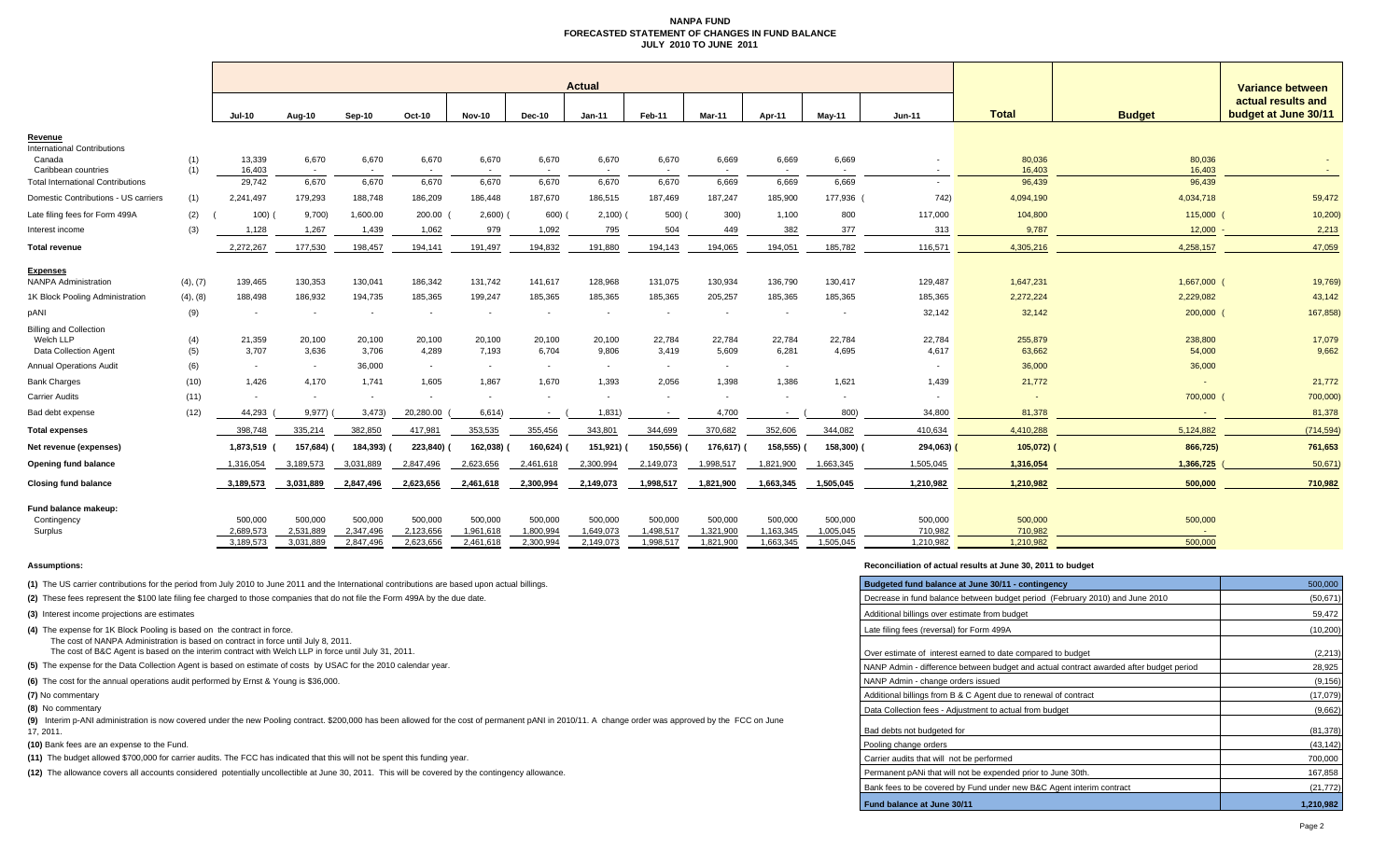#### **NANPA FUND FORECASTED STATEMENT OF CHANGES IN FUND BALANCEJULY 2011 TO JUNE 2012**

|                                                                                                                                             |            | <b>Projection</b>         |                          |                                  |                          |                 |                 |                                  |                          |                          |                 |                 |                          |
|---------------------------------------------------------------------------------------------------------------------------------------------|------------|---------------------------|--------------------------|----------------------------------|--------------------------|-----------------|-----------------|----------------------------------|--------------------------|--------------------------|-----------------|-----------------|--------------------------|
|                                                                                                                                             |            | <b>Jul-11</b>             | Aug-11                   | <b>Sep-11</b>                    | Oct-11                   | <b>Nov-11</b>   | <b>Dec-11</b>   | $Jan-12$                         | Feb-12                   | Mar-12                   | Apr-12          | <b>May-12</b>   | <b>Jun-12</b>            |
| <b>Projected Revenue</b><br><b>International Contributions</b><br>Canada<br>Caribbean countries<br><b>Total International Contributions</b> | (1)<br>(1) | 6,559<br>16,241<br>22,800 | 6,559<br>$\sim$<br>6,559 | 6,559<br>$\overline{a}$<br>6,559 | 6,559<br>$\sim$<br>6,559 | 6,559<br>6,559  | 6,559<br>6,559  | 6,559<br>$\blacksquare$<br>6,559 | 6,558<br>6,558           | 6,558<br>$\sim$<br>6,558 | 6,558<br>6,558  | 6,558<br>6,558  | 6,558<br>$\sim$<br>6,558 |
| Domestic Contributions - US carriers                                                                                                        | (1)        | 2,493,440                 | 218,555                  | 218,555                          | 218,555                  | 218,555         | 218,554         | 218,554                          | 218,554                  | 218,554                  | 218,554         | 218,554         |                          |
| Late filing fees for Form 499A                                                                                                              | (2)        |                           |                          |                                  |                          |                 |                 |                                  |                          |                          |                 | ٠               | 115,000                  |
| Interest income                                                                                                                             | (3)        | 1,000                     | 1,000                    | 1,000                            | 1,000                    | 1,000           | 1,000           | 1,000                            | 1,000                    | 1,000                    | 1,000           | 1,000           | 1,000                    |
| Total projected revenue                                                                                                                     |            | 2,517,240                 | 226,114                  | 226,114                          | 226,114                  | 226,114         | 226,113         | 226,113                          | 226,112                  | 226,112                  | 226,112         | 226,112         | 122,558                  |
| <b>Projected Expenses</b><br><b>NANPA Administration</b>                                                                                    | (4)        | 131,000                   | 201,000                  | 131,000                          | 131,000                  | 131,000         | 131,000         | 131,000                          | 131,000                  | 131,000                  | 131,000         | 131,000         | 131,000                  |
| 1K Block Pooling Administration                                                                                                             | (5)        | 185,365                   | 183,490                  | 181,614                          | 181,614                  | 181,614         | 181,614         | 181,614                          | 181,614                  | 181,614                  | 181,614         | 181,614         | 181,614                  |
| pANI                                                                                                                                        | (6)        | 74,174                    | 74,174                   | 74,174                           | 74,174                   | 74,174          | 74,174          | 74,174                           | 74,174                   | 74,174                   | 74,174          | 74,174          | 74,174                   |
| <b>Billing and Collection</b><br>Welch LLP<br>Data Collection Agent                                                                         | (7)<br>(8) | 22,784<br>4,917           | 22,784<br>4,917          | 22,784<br>4,917                  | 22,784<br>4,917          | 22,784<br>4,917 | 22,784<br>4,917 | 22,784<br>4,917                  | 22,784<br>4,917          | 22,784<br>4,917          | 22,784<br>4,917 | 22,784<br>4,917 | 22,784<br>4,917          |
| <b>Annual Operations Audit</b>                                                                                                              | (9)        | $\overline{\phantom{a}}$  | $\overline{\phantom{a}}$ | 38,000                           |                          |                 |                 | $\blacksquare$                   |                          | $\overline{\phantom{a}}$ |                 |                 |                          |
| <b>Bank Charges</b>                                                                                                                         | (10)       | 1,800                     | 1,800                    | 1,800                            | 1,800                    | 1,800           | 1,800           | 1,800                            | 1,800                    | 1,800                    | 1,800           | 1,800           | 1,800                    |
| <b>Carrier Audits</b>                                                                                                                       | (11)       |                           |                          |                                  |                          |                 |                 | ٠                                | 300,000                  |                          |                 |                 |                          |
| Bad debt expense (recovery)                                                                                                                 | (12)       |                           |                          | 70,000                           |                          |                 |                 |                                  | $\overline{\phantom{a}}$ |                          |                 |                 |                          |
| <b>Total projected expenses</b>                                                                                                             |            | 420,040                   | 488,165                  | 524,289                          | 416,289                  | 416,289         | 416,289         | 416,289                          | 716,289                  | 416,289                  | 416,289         | 416,289         | 416,289                  |
| Projected Net revenue (expenses)                                                                                                            |            | 2,097,200                 | 262,051) (               | 298,175) (                       | 190,175) (               | 190,175) (      | 190,176)        | 190,176) (                       | 490,177) (               | 190,177)                 | 190,177) (      | 190,177) (      | 293,731)                 |
| <b>Projected Opening fund balance</b>                                                                                                       |            | 1,210,982                 | 3,308,182                | 3,046,131                        | 2,747,956                | 2,557,781       | 2,367,606       | 2,177,430                        | 1,987,254                | 1,497,077                | 1,306,900       | 1,116,723       | 926,546                  |
| <b>Projected Closing fund balance</b>                                                                                                       |            | 3,308,182                 | 3,046,131                | 2,747,956                        | 2,557,781                | 2,367,606       | 2,177,430       | 1,987,254                        | 1,497,077                | 1,306,900                | 1,116,723       | 926,546         | 632,815                  |
| Projected Fund balance makeup:<br>Contingency                                                                                               |            | 750,000                   | 750,000                  | 750,000                          | 750,000                  | 750,000         | 750,000         | 750,000                          | 750,000                  | 750,000                  | 750,000         | 750,000         | 632,815                  |
| Surplus                                                                                                                                     |            | 2,558,182                 | 2,296,131                | 1,997,956                        | 1,807,781                | 1,617,606       | 1,427,430       | 1,237,254                        | 747,077                  | 556,900                  | 366,723         | 176,546         |                          |
|                                                                                                                                             |            | 3.308.182                 | 3.046.131                | 2,747,956                        | 2,557,781                | 2,367,606       | 2.177.430       | 1,987,254                        | 1,497,077                | 306,900                  | 1,116,723       | 926.546         | 632.815                  |

#### **Assumptions:**

**(1)** The contribution for July 2011 - June 2012 is based on actual required billings.

**(2)** These fees represent the \$100 late filing fee charged to those companies that do not file the Form 499A by the due date.

**(3)** Interest income projections are estimates

**(4)** The cost of NANPA Administration is based on contract in force until January 8, 2012.

**(5)** The expense for the 1K Block Pooling is based on the contract in force.

**(6)** The cost of permanent pANI administration has been proposed via change order #19 at a total cost of \$1,040,906 which would be spread out over the remaining term of the 1K Pooling contract.

**(7)** The cost of B&C Agent is based on the cost of the interim Welch LLP contract expiring January 31, 2012.

**(8)** The expense for the Data Collection Agent is based on estimate of costs by USAC for the 2011 calendar year.

**(9)** The cost of the annual operations audit is based on the cost of the prior year's history of billing from Ernst & Young LLP

**(10)** Bank fees are an expense to the Fund.

**(11)** The budget allowed \$300,000 for carrier audits.

**(12)** The allowance covers all accounts considered potentially uncollectible. This will be covered by the contingency allowance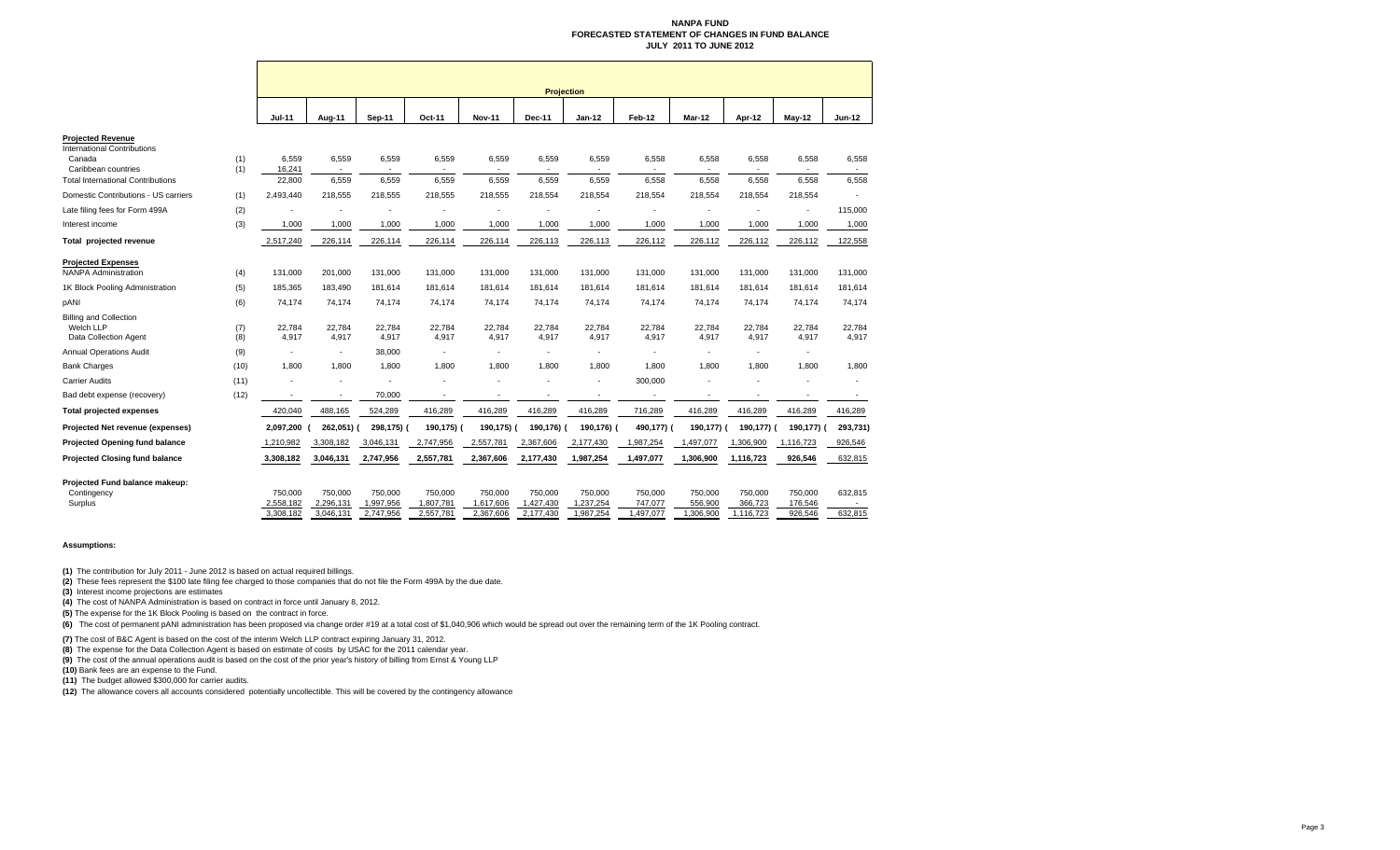#### **NANPA FUND CURRENT AND FORECASTED LIABILITIES**

|                                                 |                                                                                      |               |               |         | Current      |         |         |         |         |         |         |               |
|-------------------------------------------------|--------------------------------------------------------------------------------------|---------------|---------------|---------|--------------|---------|---------|---------|---------|---------|---------|---------------|
|                                                 |                                                                                      |               |               |         | Jun-11       | Jul-11  | Aug-11  | Sep-11  | Oct-11  | Nov-11  | Dec-11  | <u>Jan-12</u> |
| <b>NEUSTAR - NANPA Administration contract</b>  |                                                                                      |               |               |         | 129,487      | 131,000 | 201,000 | 131,000 | 131,000 | 131,000 | 131,000 | 131,000       |
|                                                 | - Payment authorized by the FCC on June 2/11, received by Welch June                 |               |               |         |              |         |         |         |         |         |         |               |
| 2/11                                            | May 2011                                                                             | 130,417       |               |         |              |         |         |         |         |         |         |               |
|                                                 |                                                                                      |               |               |         |              |         |         |         |         |         |         |               |
|                                                 | - Authorization by the FCC has not been received for payment                         |               |               |         |              |         |         |         |         |         |         |               |
|                                                 | June 2011                                                                            |               | \$            | 129,487 |              |         |         |         |         |         |         |               |
|                                                 |                                                                                      |               | \$            |         |              |         |         |         |         |         |         |               |
|                                                 |                                                                                      |               |               | 129,487 |              |         |         |         |         |         |         |               |
| <b>NEUSTAR - Block Pooling contract</b><br>2/11 | - Payment authorized by the FCC on June 2/11, received by Welch June                 |               |               |         | 185,365      | 185,365 | 183,490 | 181,614 | 181,614 | 181,614 | 181,614 | 181,614       |
|                                                 | May 2011                                                                             | \$<br>185,365 |               |         |              |         |         |         |         |         |         |               |
|                                                 |                                                                                      |               |               |         |              |         |         |         |         |         |         |               |
|                                                 | - Authorization by the FCC has not been received for payment<br>June 2011            |               | $\mathsf{\$}$ | 185,365 |              |         |         |         |         |         |         |               |
|                                                 |                                                                                      |               |               |         |              |         |         |         |         |         |         |               |
|                                                 |                                                                                      |               | \$            | 185,365 |              |         |         |         |         |         |         |               |
| Welch LLP - Billing & Collection Agent          |                                                                                      |               |               |         | 22,784       | 22,784  | 22,784  | 22,784  | 22,784  | 22,784  | 22,784  | 22,784        |
| 13/11                                           | - Payment authorized by the FCC on June 13/11, received by Welch June                |               |               |         |              |         |         |         |         |         |         |               |
|                                                 | May 2011                                                                             | 22,784        |               |         |              |         |         |         |         |         |         |               |
|                                                 | - Authorization by the FCC has not been received for payment                         |               |               |         |              |         |         |         |         |         |         |               |
|                                                 | June 2011                                                                            |               | \$            | 22,784  |              |         |         |         |         |         |         |               |
|                                                 |                                                                                      |               | \$            | 22,784  |              |         |         |         |         |         |         |               |
|                                                 |                                                                                      |               |               |         |              |         |         |         |         |         |         |               |
| <b>USAC - Data Collection Agent</b>             |                                                                                      |               |               |         | 4,915        | 4,917   | 4,917   | 4,917   | 4,917   | 4,917   | 4,917   | 4,917         |
|                                                 | - Payment authorized by the FCC on June, received by Welch April 4/11                |               |               |         |              |         |         |         |         |         |         |               |
|                                                 | May 2011                                                                             | 4,620         |               |         |              |         |         |         |         |         |         |               |
|                                                 |                                                                                      |               |               |         |              |         |         |         |         |         |         |               |
|                                                 |                                                                                      |               |               |         |              |         |         |         |         |         |         |               |
|                                                 | - Authorization by the FCC has not been received for payment<br>June 2011 (estimate) |               |               | 4,915   |              |         |         |         |         |         |         |               |
|                                                 |                                                                                      |               |               |         |              |         |         |         |         |         |         |               |
|                                                 |                                                                                      |               | \$            | 4,915   |              |         |         |         |         |         |         |               |
| <b>Carrier audits</b>                           |                                                                                      |               |               |         |              |         |         |         |         |         |         |               |
|                                                 |                                                                                      |               |               |         |              |         |         |         |         |         |         |               |
| Ernst & Young LLP- Annual operations audit      |                                                                                      |               |               |         |              |         |         | 38,000  |         |         |         |               |
|                                                 |                                                                                      |               |               |         |              |         |         |         |         |         |         |               |
| <b>NEUSTAR - pANI administration</b>            |                                                                                      |               |               |         |              |         |         |         |         |         |         |               |
|                                                 | - Authorization by the FCC has not been received for payment                         |               |               |         | \$<br>32,142 |         |         |         |         |         |         |               |
|                                                 | June 2011                                                                            |               | \$            | 32,142  | $\sim$       | 74,174  | 74,174  | 74,174  | 74,174  | 74,174  | 74,174  | 74,174        |
| <b>Bank Fees</b>                                |                                                                                      |               |               |         |              | 1,800   | 1,800   | 1,800   | 1,800   | 1,800   | 1,800   | 1,800         |
|                                                 |                                                                                      |               |               |         |              |         |         |         |         |         |         |               |
|                                                 |                                                                                      |               |               |         |              |         |         |         |         |         |         |               |

**Total Total** 420,040 488,165 454,289 416,289 416,289 416,289 416,289 416,289 416,289 416,289 416,289